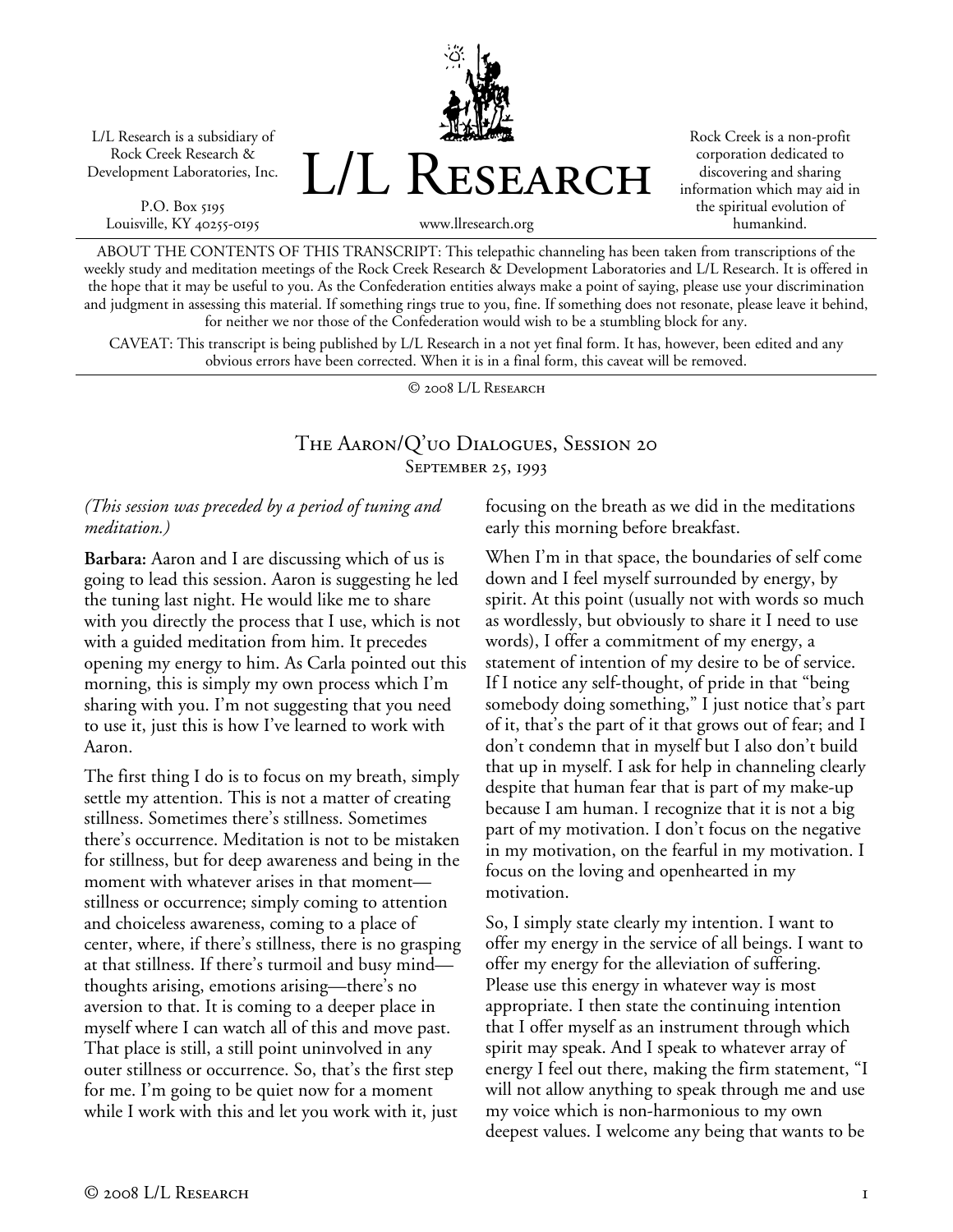present to hear me, but it may not speak through me unless our values agree."

At this point I usually begin to feel Aaron's energy very strongly. I recognize it as Aaron's energy. When I'm simply talking to Aaron myself, we have a code that we use for a challenge. So, I abbreviate the challenge to that energy that asks it to identify itself. When I'm channeling with a group, I go through the full challenge to that energy.

At first I couldn't understand the reason for this because I said, "I know Aaron's energy," but then I became aware that a being that was negatively polarized to just the same degree that Aaron is positively polarized could feel very much like Aaron, the same wavelength of negative polarity that Aaron is positive polarity. Carla said to me a few times, "Challenge, challenge!" And I said, "I don't need to." And then once I experienced negative energy that felt like Aaron's, so I started to understand the wisdom of Carla's advice.

So, I offer a formal challenge to it; this, for me, being what I most firmly believe in. Each of us, in opening ourselves to spirit guidance, needs to use our own highest values and to challenge the energy—not only that which would formally speak through us in channeling, but that guidance from our own guides that we listen to—to challenge it by our own deepest values.

What I ask for myself is three challenges. First, "Are you that energy that I have come to know as Aaron, that identical energy?" I get a "yes" on that. "Do you come in service to the principle of love and service to all beings?" And finally I ask it, "Do you come as a disciple of Jesus Christ and the Buddha?" If I'm not channeling to a big group, I simply say three times, "Aaron?" and get a "yes" three times, so I don't always go through that procedure formally.

So, now I'm going to be quiet for a few moments while I work with this process of tuning that I use. I would ask you each to move through much the same process at your own pace, stating your intention that what you receive be of service to all beings and that as you lower your own boundaries and open yourselves to spirit you also challenge that spirit by your own highest values, which becomes a firm commitment of your own adherence to those values. A few minutes of silence now, and then we'll begin.

*(Pause)* 

**Aaron:** I am Aaron. I call you angels in earthsuits. Your angelness is undeniable. This is who you truly are. With your incarnation, you have bound yourselves into these earthsuits, pulled closed the visor in the front which prevents clear seeing. Think of it as a coat of armor you have put on. Body armor would hamper the free movement of your limbs. And yet, in the society in which armor was necessary because of jousting and other such combat, the armor was both a burden and a tool, a necessary tool. Your earthsuits might by some be viewed as burden, but they are necessary to your learning. This earth is your schoolroom. And your body and emotions are the embodiments of the lessons you have come to learn, the tool through which you can learn.

The angel lives only in ultimate reality. It knows itself clearly for who it is. The being enclosed by the earthsuit can become so caught up in the tightness of that suit that it becomes its only reality. It forgets what it is like to live outside the suit.

My dear ones, here is where it gets tricky. What your incarnation asks of you is that you find the balance of both, fully expressing the angelness while in no way discarding or belittling the value of the earthsuit, paying attention to the earthsuit while aware that it is merely a covering that you put on not owning it, but living it fully.

You are like actors in a play. When you come out onto the stage, if you look to the audience and say, "Oh, this is only a play. It doesn't matter," the audience is not going to get much from your lines offered with no sincerity. If you become so involved in the illusion of the play that you forget that it is a play, forget that there is an audience out there, you may turn your back to the audience or speak too softly for them to hear. The good actor must live its lines convincingly—live them, be them—while being fully aware simultaneously that this is a play, that when it walks offstage it no longer is the identity of that character. This is how the audience learns from a play. And you also are the audience, both actor and audience.

This is what your life asks of you: to live the illusion as full-heartedly as you can while still knowing this is illusion. Herein is the intersection of relative and ultimate reality, the intersection of the cross. You have one foot in relative reality, one foot in ultimate reality, and there is no separation between them.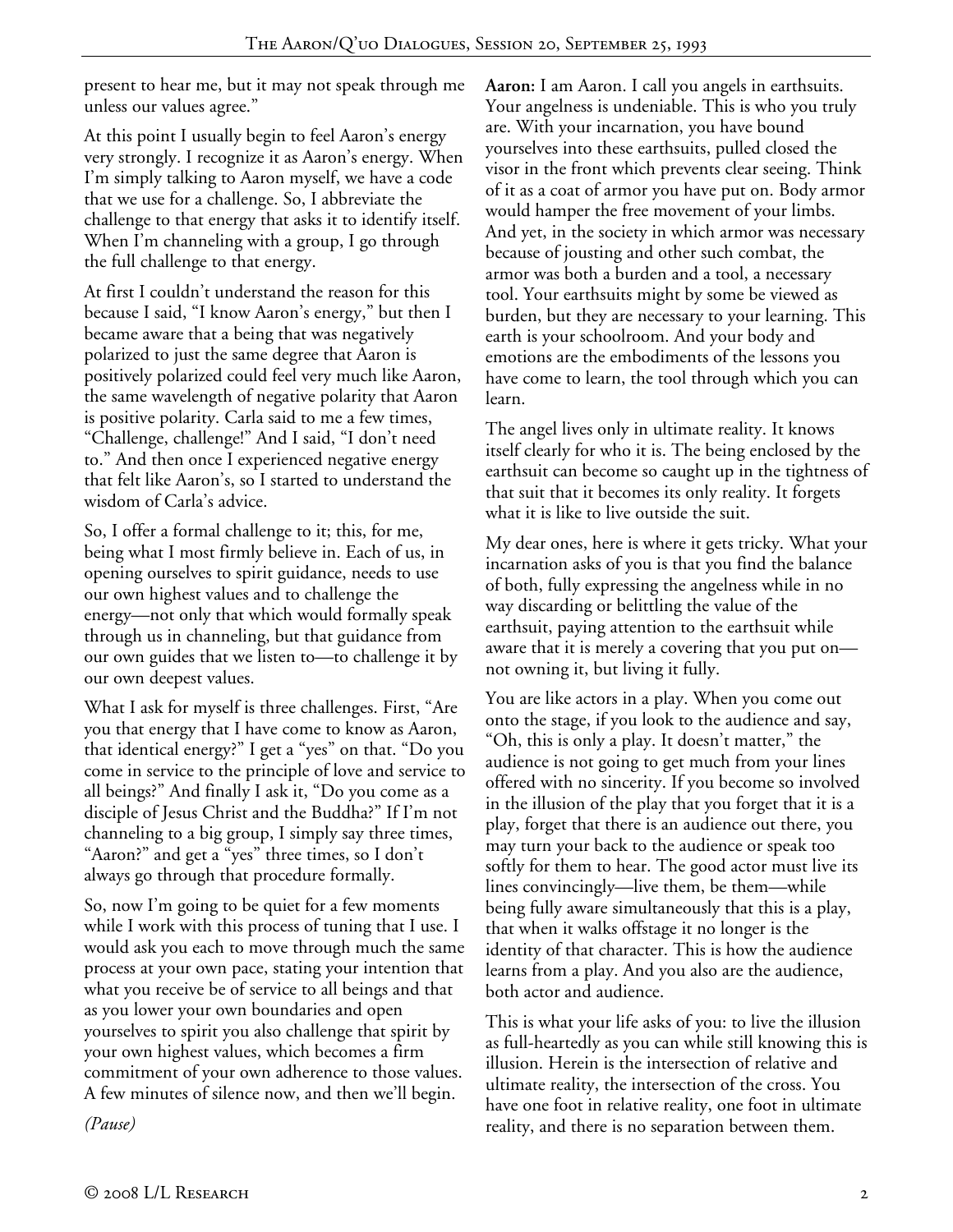Some of you have understood that you have one foot on each side of this threshold, but you feel as if there were a wall, an infinite wall, dividing relative and ultimate reality so that you may only experience one at a time. It is very hard work to learn to blend them, to bring compassion and wisdom together. But that is what you are here to learn to do.

When we ask, "What is the spiritual path and how do we live it?" the spiritual path, for me, is one of awareness of the non-dual nature of relative and ultimate reality and compassion for the being who sometimes stumbles while trying to bring them together harmoniously; love and respect for these beings who keep brushing off the mud and moving on again, always learning a bit more about this balance and always learning a bit more about the desire to rest on one side or the other side of the balance; seeing the resistance to bringing them together because that requires such deep honesty and courage; and finding compassion for the being who cannot quite do it, but tries.

There is one very beautiful song from the play, *Man of La Mancha*. 1 I will not ask Barbara to sing it, as her voice is inadequate to the task. But one verse is the words, "To bear with unbearable sorrows, to go where the brave dare not go, to be willing to give when there's no more to give, to be willing to die so that honor and justice may live. And I know if I'll only be true to this glorious quest that my heart will lie peaceful and calm when I'm laid to my rest." This is your path, a path of exquisite beauty. Honor yourselves for the humans you are, for the quest that you have undertaken and the extreme difficulty of it, and for the light not only at the end of the road, but the light that you emit with each step on this path.

I would like to change tracks now and move from the theoretical to the practical. Fine. We are looking for this balance of ultimate and relative reality, this balance of love and wisdom. How do we follow that quest in dealing with the very real and painful catalysts of our lives? I feel Q'uo wishing to speak. I do not know if Q'uo wishes to speak in answer to the question I have just raised, or wishes to add more that relates to the beginning of my afternoon talk here. I will simply pass the microphone to Q'uo for my brother/sister/friend to speak, and then we will

move back to my own talk of the practical. That is all.

**Carla:** *(As a complement to Barbara's description of her tuning process, Carla's own process is provided.)* I begin in solitude by singing a hymn and continue with prayers, praying the prayer of Saint Francis and beseeching the Holy Spirit's presence. I invoke the archangels and all those whom they represent, who come from the world of spirit in the name of Jesus Christ, and ask them to help in maintaining the purity and safety of the circle and the contact. I then go through the process of looking into, and balancing, my chakra system of energies; and after balancing, I open up the energy system for potential channeling. Then I join the group, and continue tuning with the group. Before opening to a specific contact, I challenge the perceived contact in the name of Jesus Christ and ask that it say that Jesus is Lord. I repeat this challenge three times. If all three challenges are met, I open to channel.

#### *(Pause)*

**Q'uo:** We are those of Q'uo, and greet each in the love and in the light of the one infinite Creator. Greetings, blessings, love and peace. My fellow teacher Aaron kindly shares these teachings with us, and we stand humbly before this generosity.

Indeed, we wished to speak to the matter of how to conceive, if you will pardon the pun, of your physical, material selves being in the same physical vehicle with the infinite and eternal life form which you are. For you know that you are not your body, but were before the world had been and shall be long after it has been taken back into the unmanifest and unknown, which is infinite Intelligence that is the one great original Thought, which we label with the weak word Love, having no choice.

This instrument earlier this day spied an acorn, and picking it up, found half of it to fall away. The little pointed top fit nicely on the finger like a cap for a finger puppet. Consider the seed within this acorn's husk and the stature of its eventual manifestation. Can this tiny acorn conceive of holding such a seed? And each of you in your physical vehicles—fields after fields of energy held in articulated manifestation—to move as vehicles do through time and space, delivering the precious load of consciousness that it may be buffeted by all manner of catalyst?

 $\overline{a}$  $1$  Broadway musical of 1965, written by Dale Wasserman.

<sup>&</sup>lt;sup>2</sup> "The Impossible Dream," music by M. Leigh and lyrics by J. Darion, 1965.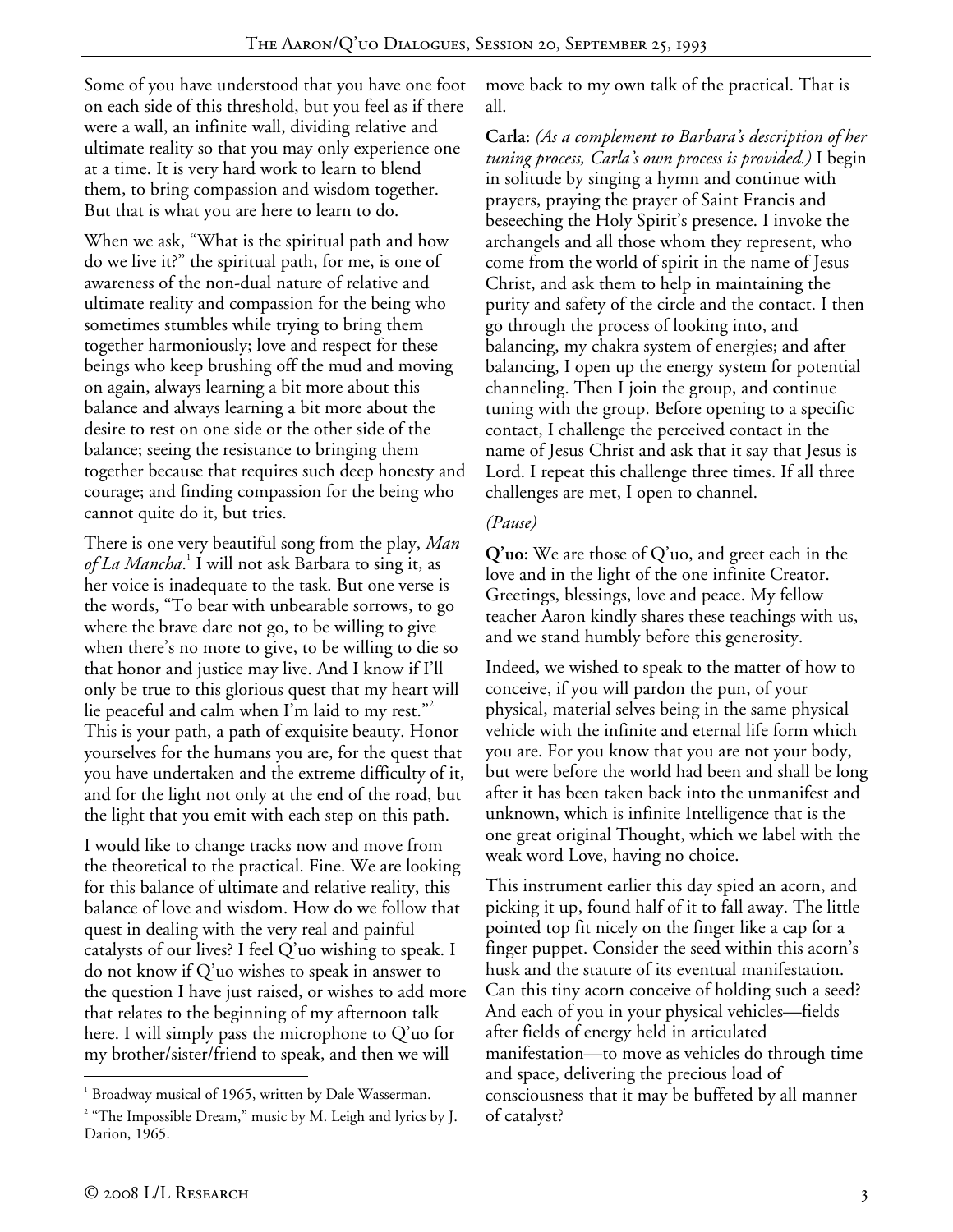Within each of you is being born (as you choose to walk this spiritual path) the physical vehicle, if you will, of light that you shall grow to be. But now, within incarnation, this physical form of light is tiny, incredibly vulnerable and protected only by your sense of its being as you go about your everyday affairs. Each choice that you make strengthens this infant consciousness. Each of you is like Mary, mother to Jesus, in that you are birthing your spiritual self, and you shall carry this within you all your days within this incarnation. Each hurt, each abruptness which shocks, each sorrow, each feeling of solitude and longing for a more native country, causes this infant child within to cry, and you may stand confused.

How can you nurture this inner child of light? Each of you can, in every moment, imagine, dream and intend this nurturing; and with the energy of this intention, you touch that tiny light-being with the Mother's and Father's love, seeing you are not alone, "for I have touched Love." And all that you feel and care and reach for exists in abundance, abundance that shall wash over your sweet beingness. "Here, feel my love." And because you, in all your dirt and confusion, have intended and dreamt and imagined this love, this abundance—*this* becomes truth; and the nurturing of infinite Intelligence continues as the great work that rose beyond all of the seemingly independent sparks of consciousness and, in the end, feeds not only that spiritual self within but the more conscious everyday self that may feel so poorly equipped to nurture and love spiritually.

Your secret weapon always is the parents' eternal secret: simple, honest love. Love that questing spirit within and you nourish that which shall carry you into eternity.

We thank our brother Aaron for sensing this teaching impulse which came to us, and hand the microphone back to his teachings with our love. Greetings, my brother. How wonderful it is to be here with you in manifestation through these lovely children.

**Aaron:** I want to move into some of the specific questions that we so often hear, the main one being, "How do I know when I'm following a path of love or a path of fear?" If you only had one motivation, it would be easy to know. What confuses you is the multiple motivations. In the giving of that apple, 95% of the motivation was pure generosity—no

ulterior motives, no desire to be savior to one another, no desire to be somebody who gives, just openhearted compassion to the suffering of another and a clear, heartfelt response. But 5% of the motivation or 7% or 3% or 10%, it doesn't matter, was the voice of fear—either the voice of fear that says, "What if I need it?" and then judges that fearful statement and says, "No, I should give," compounding the judgment, or the fear that wants to be somebody "good."

The difficulty, then, is sorting out these voices in yourself and learning to trust the sincerity of the loving motivation and not get into a dialogue with the negative part of the motivation, but simply acknowledge that it is there. If you deny it, then it becomes empowered. If you acknowledge it and smile to it and turn back to the positive part of the motivation, you deny power to your fear. I call this not getting into a dialogue with fear.

You begin, through attention, to see how that arising fear ensnares you and draws your attention away from the angelness of you. There are some very specific steps to working here. First is to know that in every human situation there is going to be multiple motivation. Like the ivory soap ad, it may be 99 and 99/100% pure, but it is not 100% pure. Your fear is not a burden given you for combat. It is the fertile soil upon which you may build compassion. It is the garbage that you turn into compost.

So, first there must be acknowledgment that there is multiple motivation. When you are faced with a choice, you look at what grows out of a loving and connected place and what grows out of fear. And second, while acknowledging the fear, you refuse to get caught in the story of it. This takes practice. You are never going to do it perfectly and that is okay. But with practice, the skill grows: "I know this is fear and I don't have to get sucked into it." The more you practice with this, the more you trust the impulses of your heart.

What happens when those impulses seem to lead you into pain? I want to tell the story of a friend here, while changing the facts sufficiently so as to render this being unrecognizable, although it is not someone who most of you know or perhaps who any of you know. We have here a friend who was in a marriage which had its ups and downs, as many marriages do. This was a second marriage for both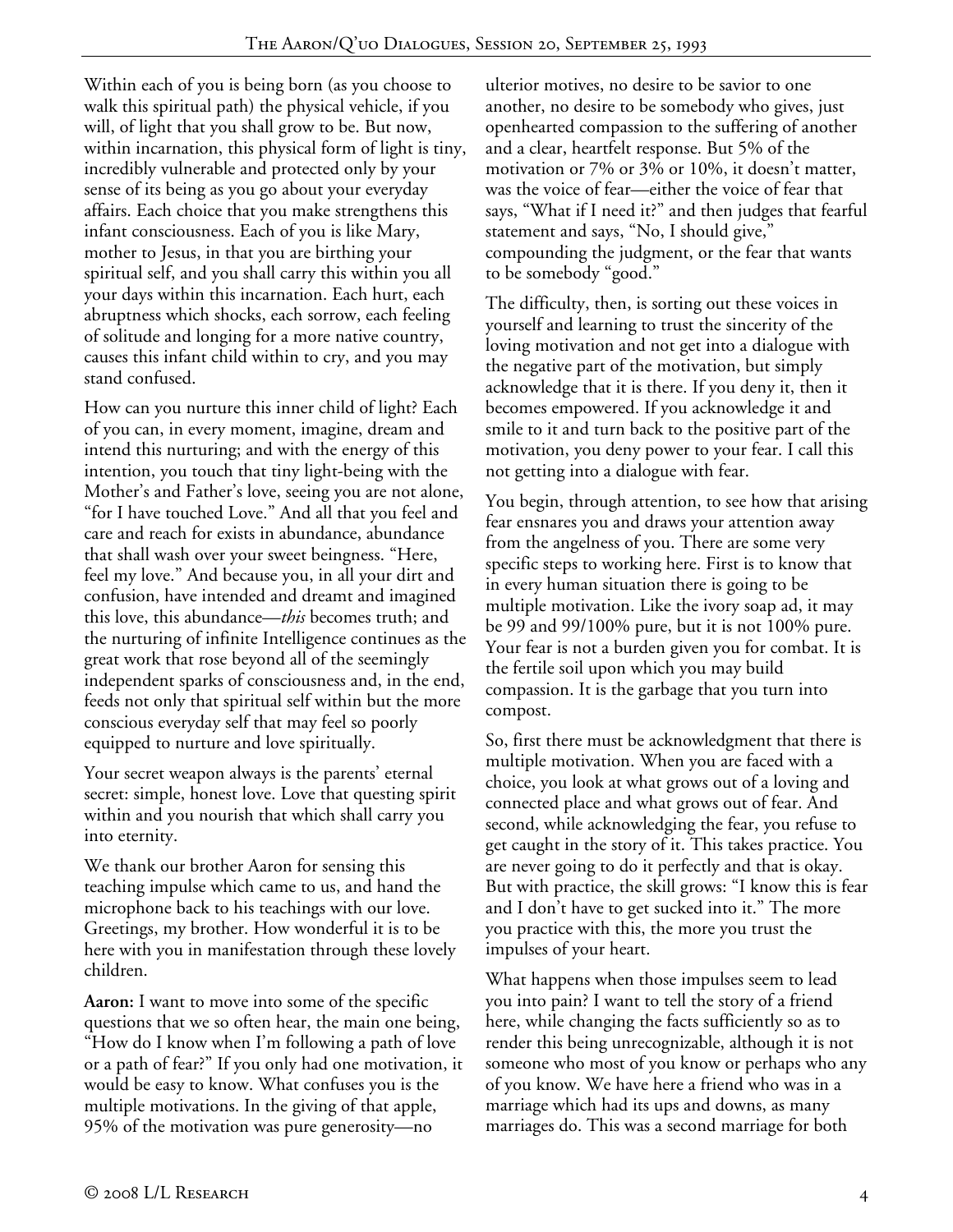partners. I'm going to refer to them as partners A and B so as to avoid any designation of the sex of either being.

There was both love and pain between A and B. B suggested to A that since B was living in the house A had previously owned before their partnership, it felt excluded because it now contributed to that home. It suggested changing the mortgage, changing the bank accounts, whatever. It does not matter what they would change, but changing it so as to share more equitably. A agreed to that with some hesitation, but A sincerely felt, "If I want to live my life in love and trust with this being, the first step is to trust it." So, A offered to B half of its possessions, let us say.

After the papers were signed, B turned around, not immediately but soon after, and betrayed A. It doesn't matter how. But there was real betrayal, which led to filing for divorce, leaving A feeling not only heartbroken by the betrayal of B but also in a drastic financial situation. A said, "What did I do wrong? I followed my heart. I trusted and all it led me to is betrayal." A very painful story.

Let us look at what really might have been happening here. My follow-up here is hypothetical. The personal reasons why this happened are not something you need to know. There are many possibilities and I would simply like to explore them with you on a hypothetical basis.

Why do seemingly bad things happen to people who are trying to follow the dictates of love? That is the question. First of all, yes, this is a very painful situation, very frightening to A, who would now be both alone and having lost much of its support of its money. Is that bad? What do bad and good mean? Painful, yes, but there is going to be pain in your lives. Is pain always bad? Is it ever completely avoidable? You have heard me say that pain shouts at you, "Pay attention!" Now, A thought it was paying attention, but perhaps it needs to pay closer attention. When one pays attention, one's learning is still not always pain-free. There is no guarantee of that. The question then becomes, "Can I take this devastation that's been handed to me and make some useful learning of it, rather than having it send me into deep bitterness?" Perhaps that is part of what the whole issue was about. I repeat that these are hypothetical answers, all of them possibly real,

but we have stepped away from the actuality of A and B's situation here.

It is highly possible that A is being offered the opportunity to let go of having to make things happen a certain way, being offered the opportunity to trust not only the "good" but also the "bad" in its life. It is very hard when one must go through that, but if one lets go of trying to make it come out a certain way and relaxes into what is, then one can find love and healing even in the midst of pain.

Part of this might also be karmic. Perhaps very specifically in a past life, A had taken from B. This is only one of the ways karma works. It would not even have to be from B that A took. Perhaps A did not take physically from B, but only could not share. You say it seems like a very backwards way to learn sharing, to be punished for sharing, but perhaps A needs to take sharing beyond reward and punishment, to move to a place where sharing is not for reward, but only to share. Perhaps the past misunderstanding was that A held on to sharing for its rewards, and if it could not see possible rewards, it was reluctant to share. So, perhaps that is part of the karma.

I am reminded here of a story of a Zen priest. This is said to be a true story that happened in Asia sometime in the last twenty or thirty years. The police came to this being and said, "You have been accused of this wrongdoing. Come with us." And they took the priest to jail. They asked, "Can you prove your innocence? Where were you that night when this deed occurred?" And the priest said, "I was alone. I have no witness." The priest did not fight the accusation nor did it agree with it. At first it said, "I am innocent," but it did not fight. So, that priest went to jail, was imprisoned and penalized to serve with hard labor. Six years later another prisoner, who was dying, confessed to that crime. They came to the priest and they said, "You are innocent. Someone else has confessed. Why did you not stick to your innocence which you proclaimed at first?" The priest said, "Because when I meditated that first night in jail, I saw that I had done this crime in a past life and I had gotten away with it, and another had been put to death for my crime. Now I have paid in my own way and I am free. I have lived these six years in prison with much love, serving my fellow prisoners. I am free."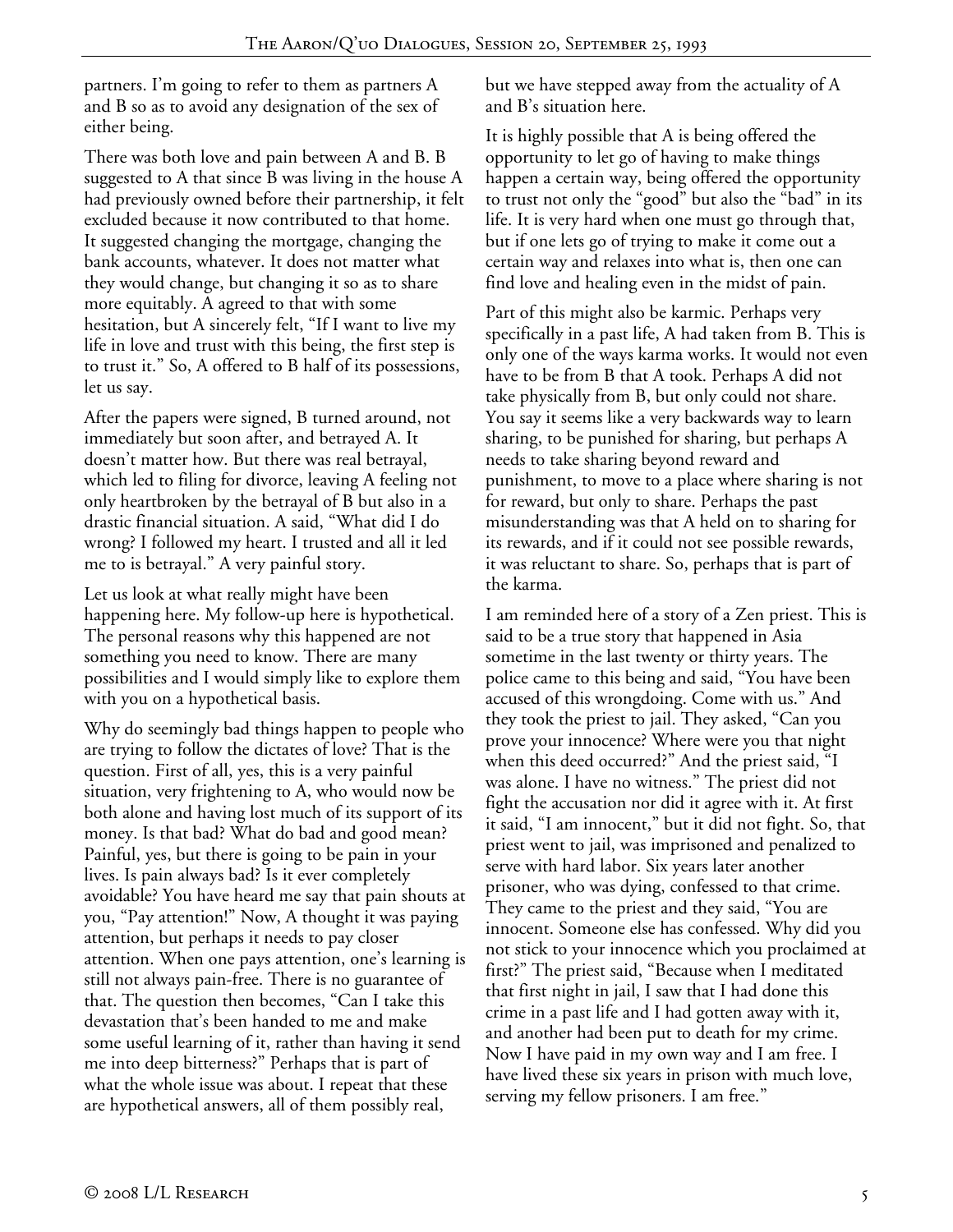So, karma does enter into it. It is hard to understand that. You are not given the ability to clearly see your past lives. There must sometimes be much faith that even when life hands you difficult circumstances, you still can trust.

Another possibility between our A and B: Through A's ability to suffer this betrayal at the hands of B without moving into hatred of B, to allow B to feel his forgiveness, he is offering a very real service to B—opening a door. A may make it very clear, "What you did is totally inappropriate and I am very, very angry and hurt; nevertheless, I do not hate you."

To say no can be done with love. It does not have to be done with hate. Perhaps both A and B needed to learn these lessons, B being served by A's ability to work with this painful catalyst lovingly so that B might also learn and grow beyond its selfcenteredness and fear.

Finally, A may be offered the opportunity to look at the multiple motivations in itself, that it shared its fortunes with B with a high degree of love and desire, aspiration to strengthen their relationship, but that there was also perhaps denial of any sense, "This being is not trustworthy"—denial of the fear in itself of letting go of a relationship with a nontrustworthy B.

So, one part of it is A's reluctance to be honest with itself about the realities in its situation, it is clinging to what love was offered rather than having the faith to say no. This is a hard one. So many of you have a hard time saying no with love. You aspire to be "spiritual," to be good and kind and loving, but sometimes you interpret that kindness to mean being a doormat to others. When you offer yourself as doormat, you are going to be walked on. Then rage builds in you and you erupt. And then you say, "Oh, I'm bad for having erupted," and you go back to doormat once again. But there is a place in between, when you have self-respect through faith in who you really are and in the loving-kindness of your heart, even while knowing that this is only part of what is there, that there is also fear and anger, jealousy and greed. But when you have faith in that segment of your heart that is loving and respect that in yourself, then you find respect for that which is loving in another. When you have compassionate non-judgment for that in yourself which is less than loving, you find compassionate non-judgment for

that in others When you learn to say no kindly to yourself when the impulse is grounded in fear, then you learn to recognize that fearful impulse in others and say no to it with the same kindness. Living with non-harm to others does not mean never saying no; quite the contrary. It can be very harmful to another to allow them to use you as a doormat.

You must get this straightened out in yourselves by paying close attention to the multiple reasons for your choices, starting to see those motivations that are prompted by love and what part of it is prompted by fear, not hating yourself for the fear, but not being drawn into dialogue with that fear. This is what leads you not to be drawn into dialogue with another's fear, but to say no and to trust, "This is the least harmful thing I can do." Harming another by ownership is still harm. If you allow another to step on you, and hold your tongue, even if you are not hating them for doing that, you're still harming them. It is a very fine line.

A related question, one of choice of work is, "How do I know whether to stay with my present job, which is sometimes very painful to me, or when to move on to a new job? Am I copping out or am I being guided by love?" One might ask the same question in a rocky relationship. "How do I know when to stay with it? How do I know when to withdraw?" The same answer, my friends: When you start to allow yourself to experience the multiple motivations without needing to cling to being the "good" one nor to deny nor hate yourself for the places of fear, then you allow yourself to move into a deeper place of knowing in your heart, which very honestly weighs the balance and knows this choice is primarily motivated by love or by fear. It is never going to be clear-cut, which takes me one step further.

Please understand that there are only more or less skillful, more or less painful or joyful decisions. There is never a right or wrong decision. If you stay with the job or relationship and pain increases, you always have the right to leave. You ask yourself, "Am I still learning here or has the pain increased to the point where there's so much contraction of my energy that I can't learn?" If that is so, you forgive yourself for that humanness that creates that contraction and you let go of that work or relationship with the intention to look deeply at the places of fear when you are no longer so deeply stuck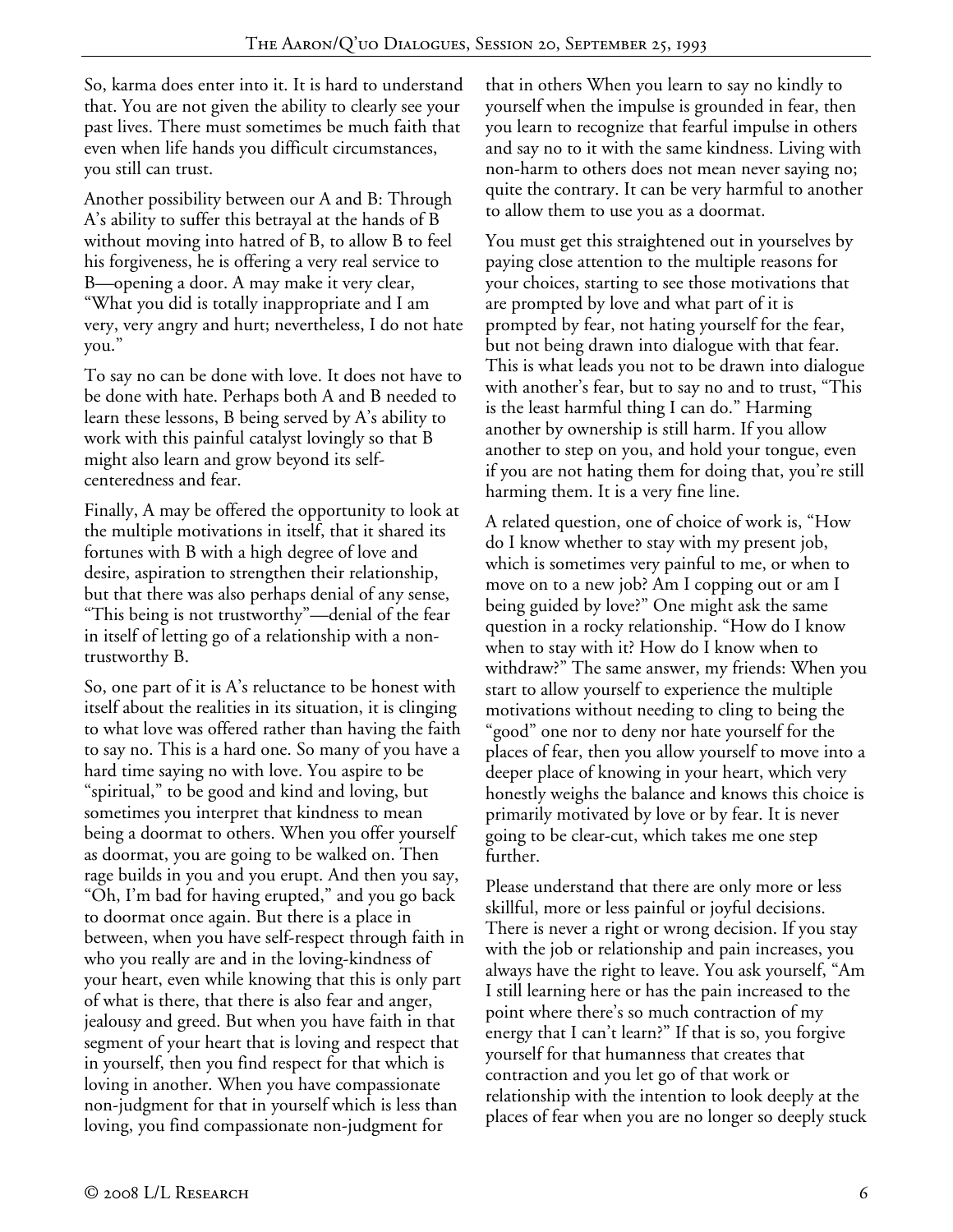in it, and understand it, so you will not need to repeat it. If there is not that much contraction and pain and there is still much love and much joy in the work, and if you feel yourself learning in those situations, then you go on. There is no right or wrong.

There is much more that could be said about these questions which I would like to get into, but rather than working with hypothetical situations, we would like to hear your questions. I also sense that Q'uo may wish to speak before you get into your questions. What we will do here is pause for a brief break, come back and allow Q'uo to speak, if that is desired, or open to your questions. That is all.

#### *(The session was paused for group meditation and tuning through story and song.)*

**Q'uo:** We are those of Q'uo. Greetings once again in love and light.

We are happy to report that not only have Aaron and we spoken concerning the remainder of this session of working, but our instruments have also made their peace with our preferences, so all is well in hand. And this delights the one know as Carla, who enjoys arrangements.

We have looked at the walking of the spiritual path and seen that it is based upon the awareness that within the form which walks upon the surface of this sphere and dies and is no more, there exists a self which does not go down into the dust or in any way become corrupted, but which is infinite and eternal and unknowable, as the mystery of love shall always remain unknowable.

We have acknowledged that the beginning of this path may usefully be seen to be the first conscious choice of how to walk that path. Each here who hears our voice has committed the self to a pilgrimage of service to others on behalf of the one infinite Creator. We also have chosen this path, and this is why we have been called to your group at this time/space. We have suggested that beyond all questions of human motive, which keep intellects busy attempting to discern right, there is the actual center of this quest in the very body which is corrupt; for the consciousness which is Christ Consciousness, which is Buddha Body, dwells with a faithfulness that shall not cease, short of death.

In the midst of the physical vehicle which you know as your own body, no matter how its condition

seems, it carries Christ within it. And this being, within which is your deeper Self, depends upon you to hope and dream and strive in faith amidst all difficulties and conditions whatsoever, to affirm this Self within, to proudly bear all the perceived errors of self as scars of a warrior who strives peacefully towards that inner Eden in which all physicality and confusion pass away. And the Christ within, welllaunched from infanthood, may finally begin another voyage, another pilgrimage, in a lighter body within which this consciousness grows and has a larger weight compared to the physical body. You see, in all of your attempts to live, whatever you may think of them, they have been your best. How can any offer more than this?

Now then, we encourage each to feel the feet planted upon the path of pilgrimage. Yes, there are times when you may sit and drink in such beauty, whether it be of the eye or the heart, that you feel nourished and lovely and loving and well-equipped to do the walking towards the greater light. Yet, so much of any pilgrimage takes place when conditions do not seem favorable. And in these dry and desert times, it is central to pilgrimage that within your own processes of reasoning and consideration, you remember who you are, where you wish to go and how much you feel connected to this quixotic quest. It is when you are alone, without friends to encourage or understand, that the spirit within most needs your ragged, jagged faith—any scrap, any offkey rendition of the blues that still may praise the Creator within. Pilgrimages are difficult. But you would not find yourself upon this path if you did not hunger for that which gives meaning to difficulty. You wish to be wide awake and feel every stone, eat every mouthful of dust and sit at the end of any hopeless, empty day, rejoicing and giving thanks that you have been present at this miraculous disaster.

Of course, we can most well comfort each in these protected circumstances using channels such as this one and using the energy of each who seeks so that each helps each. But the testing and trying which tempers and encourages the growth of that spirit within is greatly fed by these difficult, desert moments or hours or days or, this instrument reminds us, years.

Sometimes, yes, each shall have losses, limitations and every discouragement. Indeed, each faces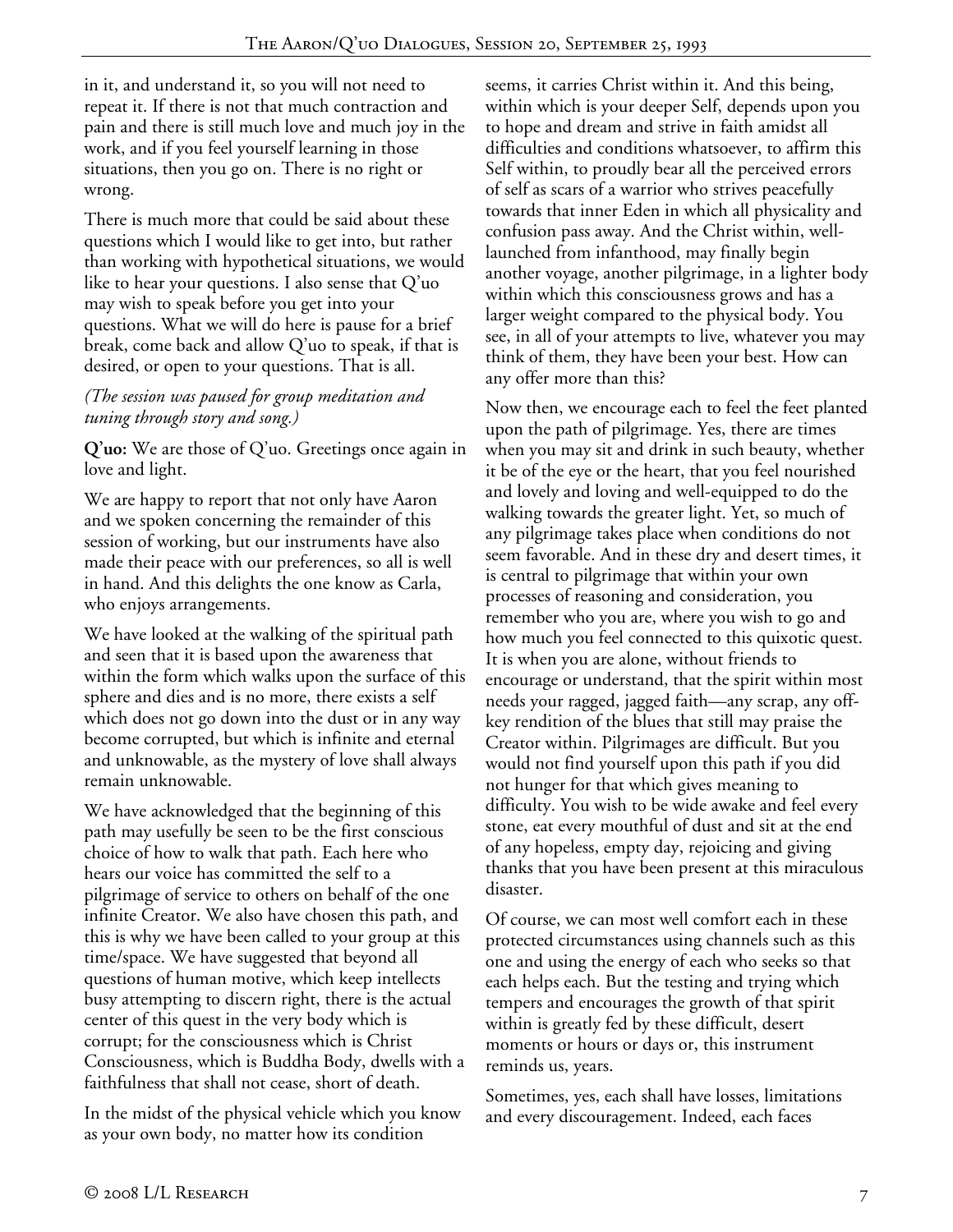physical annihilation. One day this body shall be dust. None of this appeals or is easy to ponder, yet each of you shall walk along this path with the truth receding infinitely before you, never reached, always beckoning. And each day shall be new. Each situation, no matter how time-worn by repetition, shall be new if you choose to be fully the pilgrim. For you who wish to walk this path, wish nothing short of transformation. And one who successfully transforms oneself has virtually healed at least some portions of an older self, so that the new within has the opportunity and room to bud and flower and bloom in its turn, within.

The question, "How can one walk a spiritual path or have a spiritual vocation when one must labor at worldly concerns in order to provide food and shelter?" becomes less puzzling if you assign the value to labor that you assign to meditation, contemplation and all the good practices of the spiritual vocation.

We suggest to each that the spiritual vocation is to find love in the moment, every moment; and this makes no distinction between the worldly labor and the strictly spiritual practice. When an entity can gaze at the crowded day and see joy in the doing and Christ Consciousness in the very warp and woof of all labor, then a world opens up before that entity which is entirely drenched and marinated in Christ Consciousness.

This instrument has read the story of the nun who was asked how she could bear to wash the filthy, maggot-filled sores of infant children in your India which were soon to die, the odor and the look of putrefaction being so dreadful. The nun reportedly looked up at the questioner and said, "Oh, but this is the face of Jesus Christ. If I thought this was an Indian child, I could never do it."

My brothers and sisters, each of you is as this one. And no matter to what purpose you lend your hand, you touch Christ Consciousness. Do you doubt that there is this consciousness in one who does the taxes, goes to the grocery and attempts to park the car in a crowded lot with others jockeying for your place? If you do doubt, then praise and give thanksgiving to the one infinite Creator and go on anyway.

We shall speak to ways in which the spiritual vision may be tuned so as to be more fruitful in throwing out for your use tools and resources with which to meet Christ in the parking lot. But for now, we and those of Aaron, in the course of questioning, would like to address specific requests from you. We would open with the first query. Does any wish to question at this time?

**Questioner:** I've noticed in an experience that I had, and I've had it here today in listening to Q'uo, that as I get closer to God Consciousness I always feel a welling up of tears. I'm wondering why that is. They don't feel like bad tears.

**Q'uo:** I am Q'uo, and we agree that these are not bad tears. You have the sensibility to weep at the beauty, my brother. This beauty is called forth within you by words which you recognize, yet the beauty which brings your tears was within you all the time. Is there a further query, my brother?

**Questioner:** No. Thank you.

**Q'uo:** Is there another question?

**Questioner:** You indicated that all jobs are good. Aren't there jobs that are not so good, that are selfish and destructive rather than constructive, like developing atomic bombs or something?

**Q'uo:** The query about good and evil occupations assumes that one accepts good and evil occupations, yet we would suggest that each entity which strives to polarize towards service to others has the tendency to select a job for pay which is either helpful or not harmful. However, were a scientist put in the position of developing the atomic bomb, yet still this entity could invest every hope for positive use that it had, and with sadness accept such a development as a job. Given the circumstances in which the atomic bomb was developed, the intention of those who developed this was sad but firm commitment to stopping a war which was engulfing your sphere.

The worldly is seldom pure in its habiliments or circumstances. Good and evil are so plaited up and interwoven in the tapestry of living that it is almost impossible to do that which yields all positive and no negative. Those who have been given gifts must attempt to offer them with the very best of intention. And if there seems to develop negativity therefrom, then that pain and sorrow, too, must be taken into that place where forgiveness reigns, healing is real and the light does not waver. That place lies within each. It is a place as clear in location as Cleveland. You may not know its position within the body, but its position within your beingness is specific. It is your heart. And in that place there is no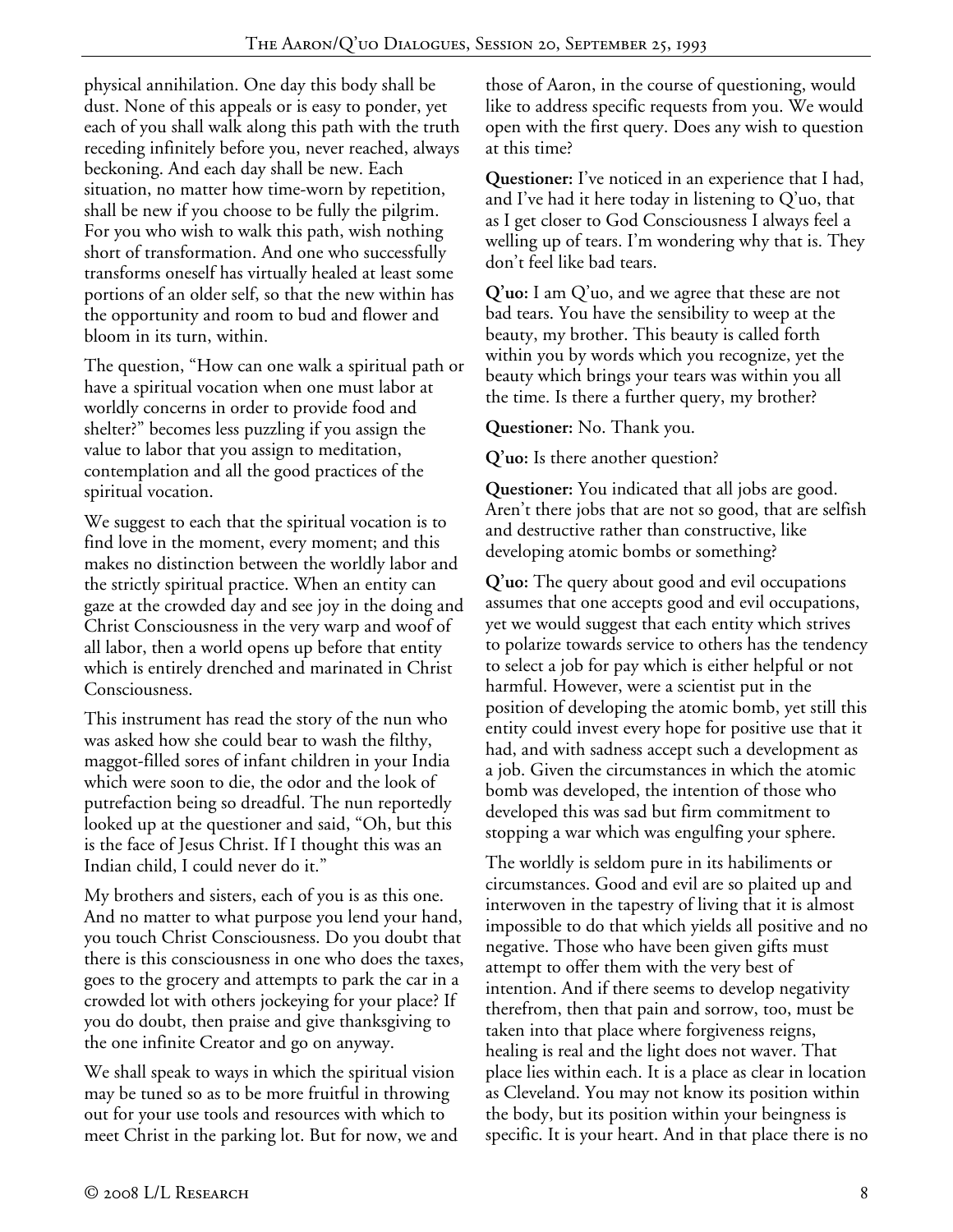right and no wrong, but only love. Beyond all that occurs, all that dies, there is love A sorry race it is that each may run in terms of the outer appearances, yet each time that spirit within throws that metaphysical hand up and says, "Praise, love anyway. We'll work this out eventually, but now, praise and thanks that we are here to witness to love," that place is re-entered and the healing waters flow.

Does this answer the query, or is there a further query?

## *(Pause)*

One final query, if there be one, then we would wish to transfer the podium, shall we say, to the one known as Aaron. Is there a final query to us at this time?

**Questioner:** I have a question. Is there any dharmic practice or service that you would recommend that would enhance, perhaps speed up, but at least keep one pointed on the path toward getting to this place in the heart?

**Q'uo:** Yes, my brother, there is. For each it is somewhat different. But perhaps you can see the slant when we say to you that the teacher known as Jesus, in attempting to describe its nature, said that it thanked entities who had fed it and clothed it and so forth. And when the confusion arose because entities had not fed Jesus, it explained, "Insofar as you have fed or clothed the least of these, you have fed and clothed me."3

There are entities starving. There are entities who are naked. There is always some soup to fix and hand to those who have no home. And for those who cannot achieve a sense of this healing place within by working upon the horizontal plane, there are those commitments of the spirit to pray and intercede and assist the consciousness of the planet upon which you dwell. For those who abide in love and thanksgiving, thinking prayerfully of the planet or the cause of peace, or any beau geste, any windmill which you may till at, the doing of this regularly, day after day, week upon week—this for those who do not see love in soup—shall furnish the love; for this, too, is food, a kind of food you might call manna or bread of heaven.

If you cook, offer soup. If you pray, offer prayers. And if you do neither, sit down in one place and

give thanks and praise and then be quiet and feel the doors of the heart open. We do not suggest that this is easily accomplished, but only suggest that sometime in the rhythm of your own energies will be the time when all the waiting is over and you have that divine moment when Christ Consciousness thrills up your spine and through your very being; and for that instant, all is quite, quite clear. Ever after this first experience of the open heart, you then have this subjective memory which can shine within you, like the candle lit against all darkness, until your next moment within the open, full heart.

May we answer further, my brother?

**Questioner:** No. Thank you.

**Q'uo:** We thank you, my brother, and all here present. And we shall most happily speak with you again, but for now we would yield the floor in case any has queries which it wishes the one known as Aaron to answer. For now, we leave you in all that there is: the love that created everything and the light out of which all is created. We are those of Q'uo. Adonai.

**Barbara:** Aaron wants to speak for a few minutes before he opens the floor to questions.

**Aaron:** I am Aaron. I wish to briefly expand on a few things about which Q'uo spoke. First, before the floor was opened to your queries, my brother/sister spoke about living a life in faith. I want to pick up on this idea of faith.

One of the primary learnings of third density is faith. Sometimes your life hands you chaos, pain. The first impulse is to say, "What am I doing wrong?" or, "Why me?" It is very hard to have faith. I am not suggesting blind faith that takes whatever is handed you with no respect for yourself. This is the thinking that leads into "doormatism," if I may coin a word. This is not just blind acceptance which disempowers. Faith, on the contrary, *true* faith empowers because true faith comes from that part of you which cuts through the relative dualities of good and bad, right and wrong. True faith comes from that deeply connected core of your heart, and it is built on past experience of faith. It is built on wisdom, on looking back at this life and seeing that what you challenged with a bewildered, "Why?" turned out to have answers, turned out to be at times your greatest teacher. It is that grounded faith which grows out of connection and of love which enables

<sup>-</sup><sup>3</sup> *Holy Bible*, Matthew 25:40.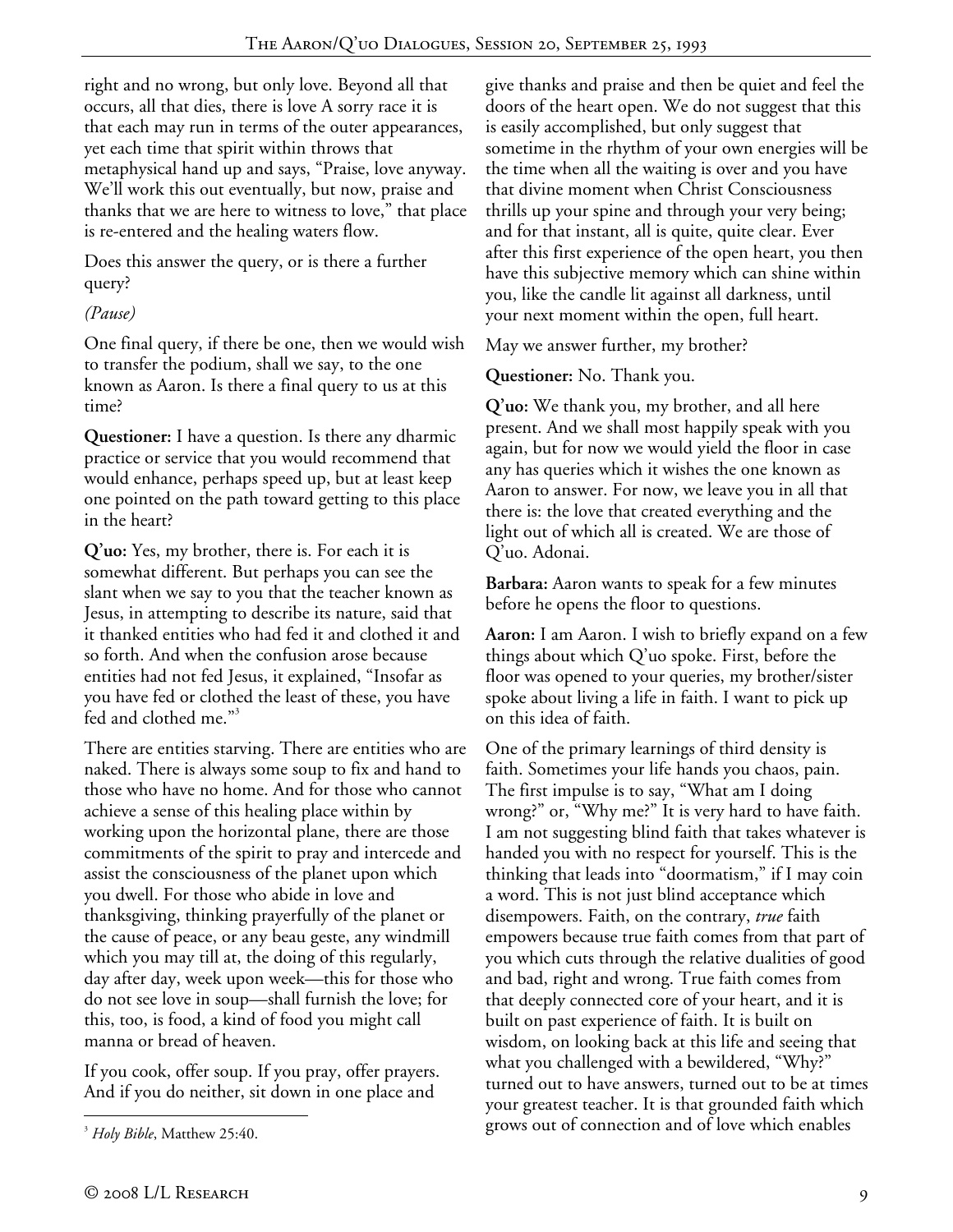you to deal with the bewilderment and occasional deep pain of your life, to cut through your war with that pain and confusion and take the next step. Put as simply as I can, if life never challenged you by offering you that which was difficult, how would you strengthen these muscles of faith? How would you practice faith without the catalyst which asks that of you?

Taking this to another place, we will look at such a situation as the making of the atomic bomb. Of course it is possible that there were some, even likely that there were some involved in the making of that bomb who did so with hatred in their hearts and the desire to kill others for revenge. There were also those who acted in the service of love and caring for others as best they knew how. You may question their wisdom, but you may not question their intention. If one says to you, "I truly believe that I can best preserve peace and sanity in the world by creating a terrible weapon," their reasoning may be faulty, but their heartfelt motivation is to serve.

Is the bomb, in itself, good or bad? Is anything, in itself, good or bad? What grows out of it? There is a story of the man whose horse broke free of its barn and disappeared. The neighbors all said, "Oh, what bad luck!" The man shrugged and said, "Bad luck/good luck, who knows?" The neighbors shook their heads with bewilderment at his response. But the next day this mare came home leading a wild stallion, a strong and handsome animal. And the neighbors all said, "Oh, what good luck!" Again, the man shrugged, "Good luck/bad luck, who knows?" The next day the man's son was attempting to groom this horse and the horse kicked him, breaking his leg. And again the neighbors all said, "Oh, what bad luck!" And again the man shrugged, "Good luck/bad luck, who knows?" Later that week soldiers came rounding up young men in the area to become scripts for the army, and they took all the young men in the town except this one with the broken leg.

Good luck/bad luck. What does "good" or "bad" mean? What are the motivations? What grows out of it? I am not stating here that it is acceptable to go out and murder people and say, "Well, there's no such thing as bad." You do live with one foot in relative reality. If you harm others, you are responsible for that harm; and it is never all right in terms of relative reality. But nothing on your earth

plane happens without a reason, and nothing is without its karmic consequences.

What was the motivation of those who created a bomb? No, the ends do not justify the means. It is not okay to kill people to create peace. You will have to decide for yourself, however, if it is okay to do certain work if your intention is pure.

What are we weighing here, the work itself or the motivation? There are times when the answer is clear. So one, for example, who goes out to hunt for sport—killing animals perhaps as a guide, leading others to this killing—it is clear that this is action that harms others. But sometimes it is not very clear. Most of your work does not directly point to harm. And we also might ask, "Harm for what?" There is honest disagreement. Do we cut down rain forests, thereby killing the life therein? If we do not cut it down, what do we use for fields to grow food?

I'm not suggesting an answer here. Of course, I have my own views; but they are merely my opinion. The question is, "What is the motivation?" And here, we come back to faith. One can work as hard as one can to follow the path which one personally sees as relieving suffering in the world, but one also must have faith that one cannot fix other people, that one cannot grab other people and shake them out of their views. If people need to do that which seems to be destructive, one must simultaneously work as hard as one can to alleviate the suffering that grows out of that destructive path and also have faith that things are unfolding as they need to. It is not given to you on the human plane to see all the answers with foresight.

We come back to this same question, "Can I look at the multiple motivations within me?" Perhaps the difficulty is being with another being's suffering. So I want to take that suffering away from them because it is so painful for me. I want to fix that. But in so wanting to fix them, I don't give them their free-will choice, nor do I give them permission to be who they are and to learn in their own way. Do I have the right to do that?

You can open a door for another, but you cannot push them through. You can suggest to another, "I think that this is a path that will lead to suffering." But you cannot insist on another's agreement with your view. Here is where you need faith that you must speak up and act without attachment to results, where appropriate. And then you must let it unfold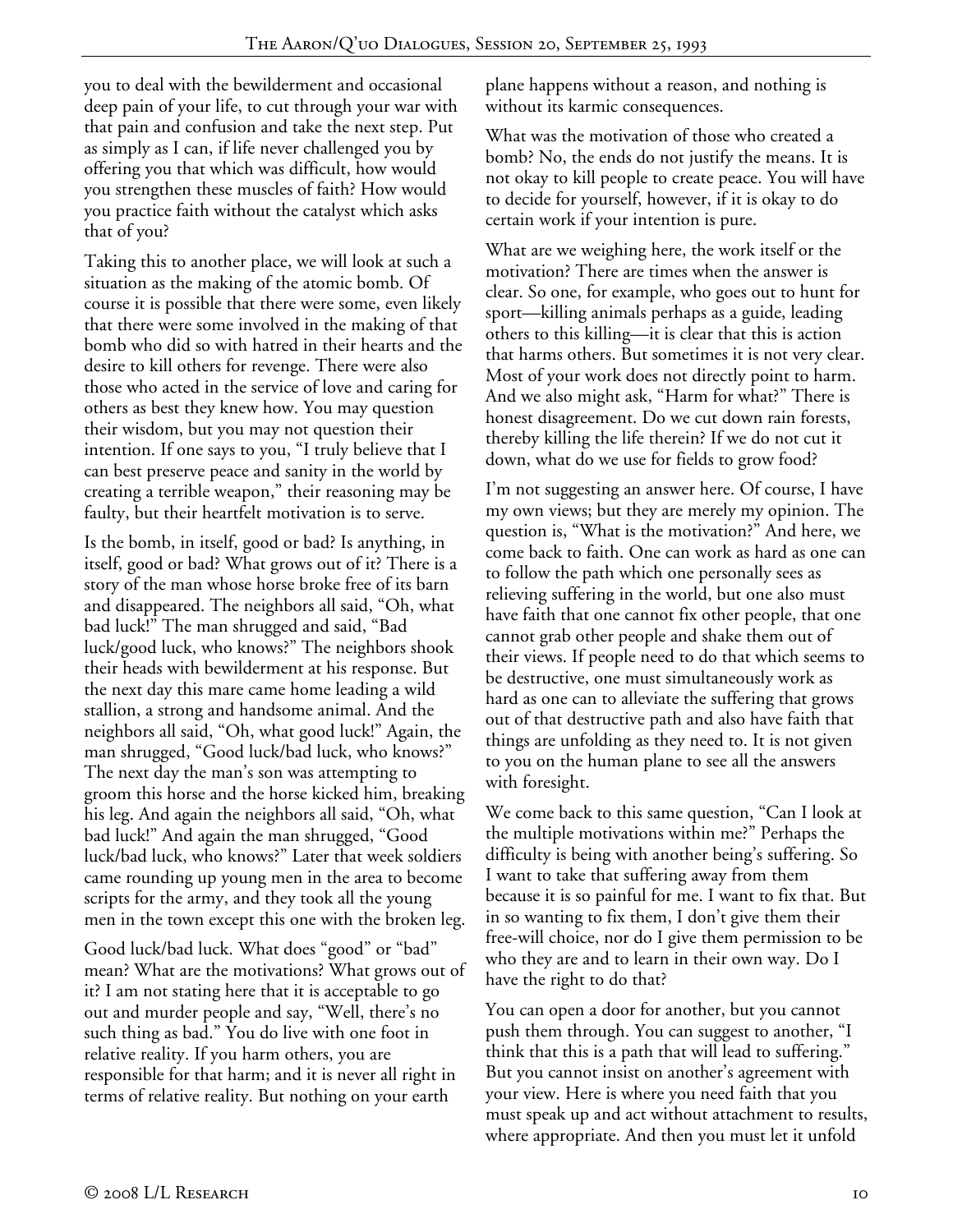as it will, doing what you can, and then resting and letting it open as it needs to.

A simple illustration here is the child that wants to touch a hot stove. You tell the child ten times, a hundred times, a thousand times, "No, it's hot!" But the child has no concept of hot. You don't simply shrug and say, "All right, touch the stove. See for yourself!" You continue to say, "No, it's hot!" But somewhere along the line, you know the child's going to touch that stove behind your back and learn for itself, "Yes, it's hot!"

You can open the door to another's learning, but you cannot know what the other needs most to learn. Perhaps those beings who built the atomic bomb and those who were involved in the bombing itself on both sides had lessons which you cannot begin to understand. We cannot judge others. That does not free us from responsibility for stating our viewpoint with love.

To shift tracks here, I would finally like to speak briefly to this last question of spiritual practice with one very specific suggestion, two actually: one allencompassing and one specific. The allencompassing: Whatever you do, do it with awareness; just that. Awareness is the key to all of your learning. The second: What is your own personal stumbling block? It will vary for each of you.

Awareness is the overall practice. There are many support practices which allow you to bring into your awareness the catalysts which give rise to that which you most need to practice. For the being, for example, who is very aware of the stumbling block of greed, of the fear, "Will my needs be met?" and the movement to hold on, to grasp—such a being might find it useful to move into a practice of always letting others go first, just to see what happens with that.

At a meditation retreat here last year, someone spoke of trying this: of seeing the fear in itself that it would not get what it needed to eat and of asking itself to always be last, to wait until everyone else had been served. In doing so, that being had need constantly to address that fear with awareness. And it also was given the opportunity to see that there was enough left. It began to see how much that fear was oldmind's habit and was not a fear borne out in the present moment. So, it began to find that it could let go, that it no longer needed to own and identify with that fear.

Jealousy: A practice here is to notice, with compassion for yourself, the arising of jealousy at others' good fortune; and then, very consciously, to allow the arising of gladness for them in yourself, to look as carefully as you can at that being's fear and pain, and at the arising of joy in what it had been given or accomplished. As you work consciously with such a practice, you find a very real joy in others' successes and happinesses. You allow a part of you that had been confined and not allowed expression to come out and express itself. And it allows for the disillusion of fear. You start to understand that another's gain does not mean your loss. You correct that misunderstanding.

Generosity: Another one, another part of holding on and fearing one's needs won't be met. If this is a predominant issue for you, another way to work with it is to practice giving. Start with very small things, seeing that another needs a fork or a napkin. You are not giving your own, you are just reaching and getting it for them. But it is a practice in giving. It starts to open your heart to how wonderful it feels to give and be attentive to others' needs. It starts to open your heart to that innate generosity of spirit. Then you increase the giving, not just of material things, but of your time and your energy. And you begin to learn that you do not lose anything when you give. Again, you correct the misunderstanding, not through forcing yourself with a "give till it hurts," quite the contrary: a gentle process whereby you learn that giving is joy.

I will not elucidate with each stumbling block that each of you may have. You have got the gist of it. There are a great many different spiritual practices. First you must identify the stumbling block and then you can find an appropriate practice that relates to it.

I would like to open the floor here to any questions that there may be. That is all.

**Questioner:** Aaron, do you have a practice for arrogance?

**Aaron:** I am Aaron. First we must look at, "What is arrogance?" Can you see that arrogance is simply the flip side of the coin of unworthiness? To be arrogant is to presume oneself "better than" or feel the need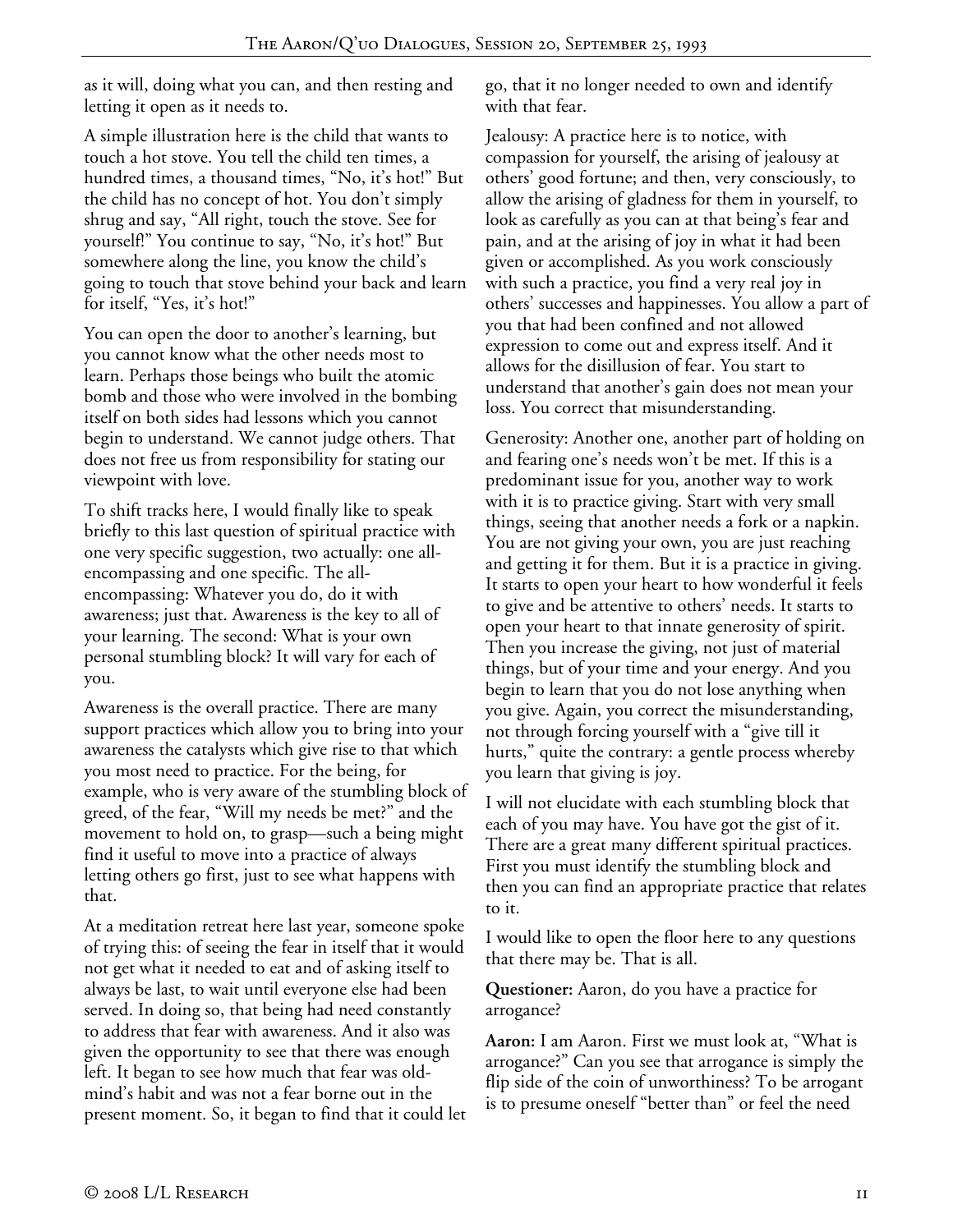to express a superiority, and inversely, to put another down.

Do not concentrate on the arrogance. That is dialoguing with fear. Move your focus instead to the sense of unworthiness. When you see the impulse toward arrogant response arising in you, let it be a flashing red light saying, "Fear is here," and move that loving heart immediately to the fear. "In this moment, am I unworthy?" Your answer is going to be no. "Have I ever been unworthy at those times when I experienced an impulse toward arrogant response? No. It is simply the way that this mind/body construct has dealt with fear of being inadequate or unworthy. I don't need to do that." The spiritual practice that might then be derived from that is to allow the arising of arrogance to be a reminder to be compassionate to this illusory but seemingly real self that is experiencing fear.

The person who experiences that which seems arrogant in itself undoubtedly also frequently experiences arrogance in others. Here is where a valuable practice comes in, of seeing the arrogance in others as their fear. You may begin to work with a forgiveness meditation, really trying to see their fear manifesting that arrogant reaction. As you forgive them, you forgive yourself. Is that sufficient answer or have you further question?

**Questioner:** Can Aaron hear Q'uo, hear what Q'uo is saying? Is it communicated to you so you can pay due attention to Q'uo?

**Aaron:** I am Aaron. I hear Q'uo's thoughts but not Q'uo's words. In other words, I hear the thoughts, but do not know the choice of words with which Carla has framed those thoughts, because Carla is not thinking the thoughts. They are simply emerging.

Interestingly, last night at a point when the tape was being changed, Q'uo's thought was, "We now will pass the microphone to Aaron," so I told Barbara, "It is time to speak," but  $Q'$ uo had not yet said that. It was simply the thought. Thus, this instrument held back.

I can hear all of your thoughts. I will not tell Barbara those thoughts. Barbara is responsible for her deafness in ways that she understands. I am not saying she went out and punched a hole in her ear, but in very real ways she is karmically responsible for her deafness and responsible for the consequences of

the isolation and limited communication that forces upon her. And I will not simply remove that burden from her. She must live with it. I understand that it then places a burden on others to communicate with her. Perhaps that is also part of the whole karmic cycle of it.

I will tell her when there is something that could be dangerous. For instance, in a car, at one point she had begun to move from the left lane into the right lane because there was a car behind her that wished to pass. As she began to pull into the right lane, the car that was behind her speeded up and started to pull beside her into that same right lane to pass her on the right, the driver driving erratically, angrily. He honked his horn, but of course Barbara did not hear that. Here I did step in, simply saying, "Left, left," and Barbara trusted my voice enough not to pull into the right lane but to swerve back left again, and the driver sped past.

So, I will help with that which she does not hear when it is a potentially life-threatening situation, but I will not step in to simply supply the ears she has lost. That is her responsibility. Does that answer your question?

#### *(Inaudible)*

**Questioner:** This morning Aaron was telling us about what happens when we die, and it was very interesting. And we said, "Let it wait until everyone can hear it," about the transition period and so forth.

**Aaron:** I am Aaron. This answer will take at least ten or fifteen minutes. May I suggest that it be my contribution to our fireside stories? Will that be acceptable to you? That is all.

**Questioner:** Do you mean you are going to tell ghost stories now? Wouldn't it be fun to hear some Christmas stories.

**Barbara:** Aaron says, "That's another kind of ghost story: Holy Ghost stories."

#### *(Group laughter.)*

Is there one other short question?

**Questioner:** Should we guard our socks when we go home?

**Aaron:** I am Aaron. It is my firm belief that socks are given to you in pairs for the sole reason of offering you the chance to practice at non-attachment and to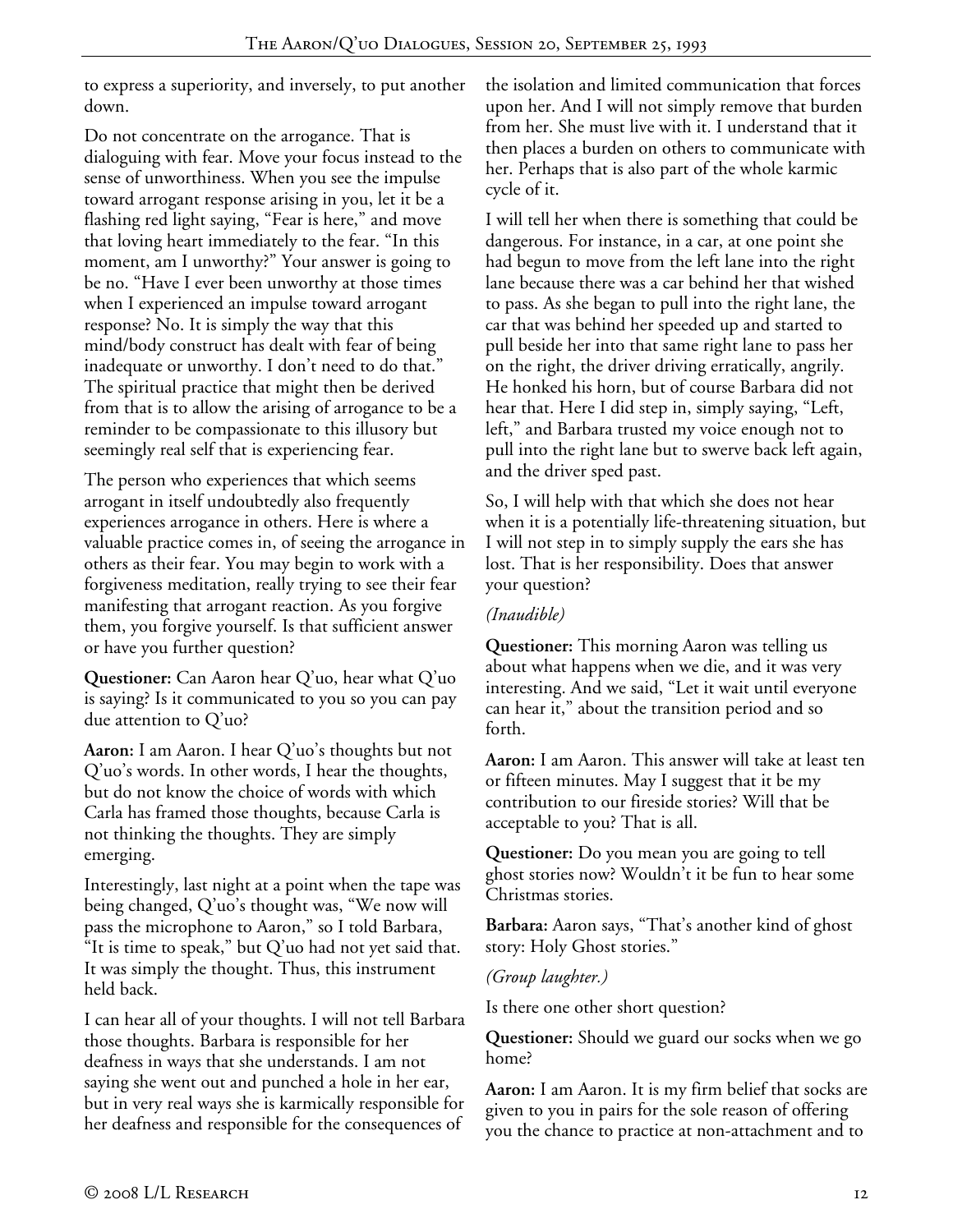practice offering other beings a free will. I have told you before that on our planes we take your cast-offs gladly and have no preference as to whether they match. Perhaps eventually we will be able to finally tell enlightened beings on this earth because they will randomly wear socks that match or do not match, with no great attachment. That is all.

## *(More group laughter.)*

**Questioner:** Is that how we get lint in the dryer?

**Aaron:** I am Aaron. The lint in your dryer comes from the material of your clothes practicing dissolution of form. That is all.

### *(The session was paused for a period of group meditation, singing and poetry reading.)*

**Barbara:** So many of us get trapped in that being spiritual, being good, means never saying no, never being angry, never having emotions. Aaron says that it is harder for those of us who are old souls, as all of us here are, because we so much aspire to purify our energy—an intention that works against us because even if there's a little bit of negativity in us, instead of just taking it in our stride as younger souls do, he says that the closer that we get to getting ready to graduate from the plane, the more perfectionistic we get. And that's one of the last lessons that we learn: finding love for our very fallible human selves.

**Questioner:** What kind of being is the Q'uo? Is it a sixth-density social memory complex? And for what purpose did it become one; that is, a joined group entity?

**Carla:** Before the Ra contact began, I was channeling mostly a fifth-density entity named Latwii. It was a social memory complex, fifth-density wisdom. I really liked Latwii. After Don died, I did not channel Ra anymore at Ra's request, and went back to channeling Latwii and others. I got a contact from Q'uo soon after that … six months. We thought, "Q'uo, what an odd name." A couple of years later we finally developed enough wit to ask who Q'uo was. And Q'uo said that they were a principle made up of Latwii and one of Latwii's teachers who was also one of our teachers by the name of Ra. I could no longer channel the narrow beam which required trance, but I could channel fifth density. And Latwii could talk to those of Ra and be somewhat better able to focus on the question than they were before. So, Q'uo is a sort of new, improved Latwii and Ra. The purpose of their contacting us is because we

asked for it. The purpose of their joining was to contact us.

**Questioner:** Have they ever identified themselves as to where they're from?

**Carla:** No.

**Questioner:** Have you had much contact with Pleiadian entities?

**Carla:** I have worked with people who have been channeling the Pleiades. I have not accepted that contact.

**Questioner:** Have you turned it away?

**Carla:** Yes.

**Questioner:** Why? Is that a personal question?

**Carla:** No. It is a question having to do with my judgment that the contact is mixed.

**Questioner:** Yes. That fits with what we've heard about the Pleiades. There are different purposes at work coming from that system.

**Questioner:** Could someone speak to what they are? I've never heard of it.

**Questioner:** The Pleiadians are a star formation, aren't they?

**Questioner:** Yes! And it's one of the oldest civilizations in the galaxy. Aaron gave some talks about how a lot of our culture was seeded from the Pleiades and that a lot of us came from the Pleiades.

**Carla:** It's very strong energy, but it's also capable of a good bit of delusion.

**Questioner:** Can you pick and choose?

**Carla:** I don't think you can as well, once you accept contact. You're going to get what you get.

**Barbara:** Last spring Aaron talked about the Pleiades, but I have not yet seen the transcripts from that. Does anybody know what he said? Does anybody remember? Can you share a little bit with us?

**Questioner:** As I best recall, the Pleiadians were a very ancient civilization that was made up, not of one race, but of many different kinds of beings who came together—physical beings and non-physical beings like water beings, air beings, more ethereal beings. And they had a governing council made up of beings who were incarnate and discarnate. That